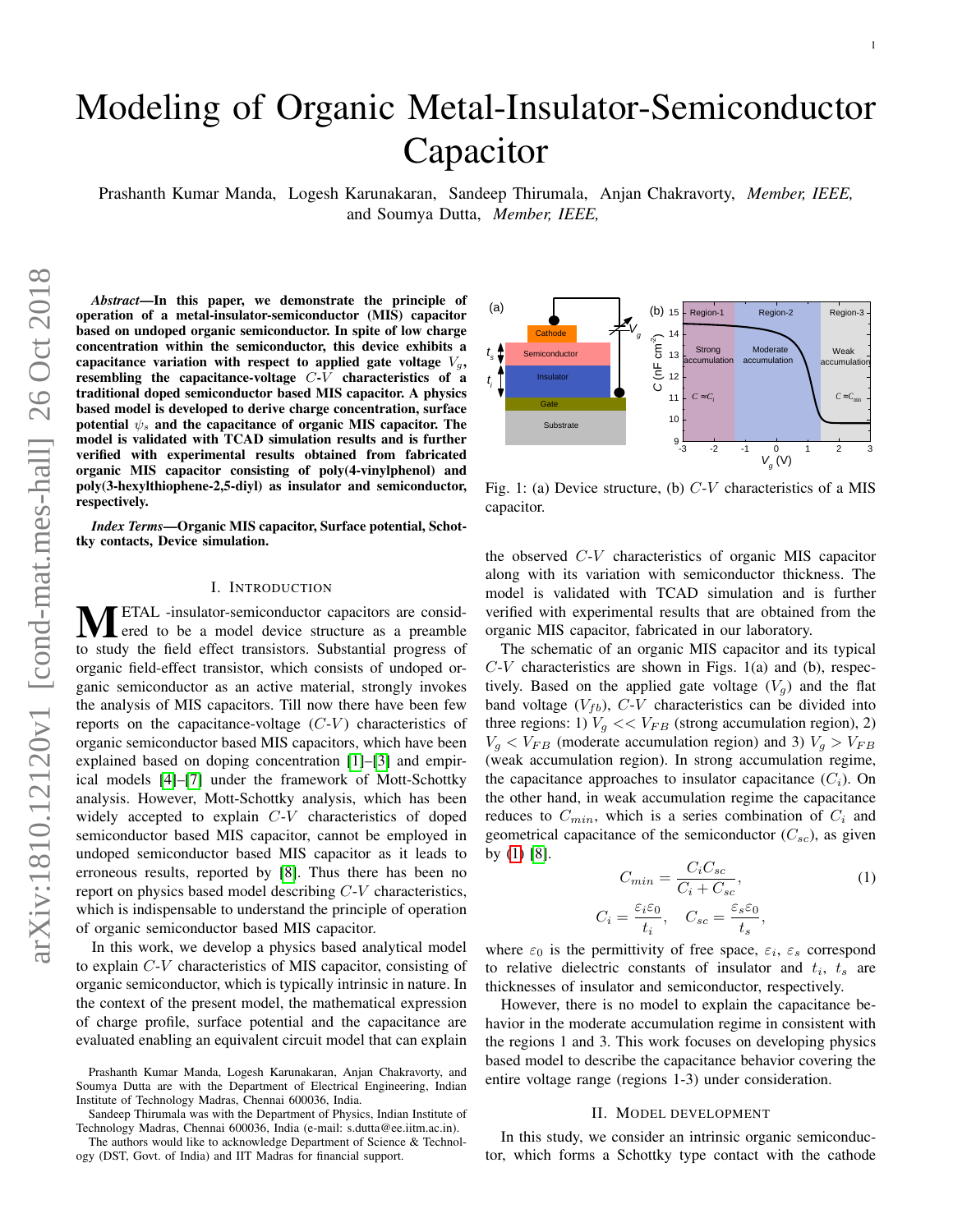<span id="page-1-0"></span>

Fig. 2: Schematic of the different charge densities.

metal [\[8\]](#page-3-4)–[\[10\]](#page-3-5), having a large barrier height  $\phi_e$  (= 1.72 eV) for electrons compared to that for holes  $\phi_h$  (= 0.28 eV). Upon formation of the contact, the charge carriers (electrons and holes) are injected into the semiconductor via thermionic emission process maintaining electron  $(n_d)$  and hole  $(p_d)$ carrier concentration at the semiconductor-cathode interface depending on the barrier height [\[8\]](#page-3-4)–[\[10\]](#page-3-5). Since  $\phi_h \ll \phi_e$ , the injected hole concentration is more than the electron concentration (i.e.,  $p_d \gg n_d$ ) and the contribution of electrons can be neglected. The injected holes undergo diffusion due to concentration gradient and drift due to the electric field present inside the semiconductor simultaneously, establishing a steady state charge concentration profile under equilibrium.

Upon applying negative  $V_g$ , positive charges get induced on the cathode metal  $(Q_{sc})$  as shown in Fig. [2.](#page-1-0) Subsequently the injected holes are attracted towards the insulatorsemiconductor surface resulting hole accumulation within the semiconductor  $(Q_{sp} = \int_0^{t_s} qp(x) dx$ , where q is the charge of electron). Different charge densities present within the device are illustrated schematically in Fig. [2,](#page-1-0) where  $Q_g$  and  $Q_f$ represent the charge density at gate metal and the fixed charge density at the insulator-semiconductor interface, respectively. The charge density at the cathode metal  $Q_{sc}$  can be expressed in terms of the potential drop across the semiconductor  $(\psi_s)$ and the capacitance  $C_{sc}$  as

<span id="page-1-10"></span>
$$
Q_{sc} = -\psi_s C_{sc}.\tag{2}
$$

Using Kirchhoff's voltage rule, applied  $V<sub>q</sub>$  can be related to  $\psi_i$  and  $\psi_s$  as

<span id="page-1-1"></span>
$$
V_g = \psi_i + \psi_s. \tag{3}
$$

where  $\psi_i$  can be replaced by  $-(Q_{sp}+Q_{sc})/C_i$ , in the presence of  $Q_f$  and  $\phi_{qc}$  (work-function different between gate and cathode) [\(3\)](#page-1-1) can be modified to

<span id="page-1-2"></span>
$$
V_g - V_{fb} = \psi_s - \frac{Q_{sp} + Q_{sc}}{C_i},\tag{4}
$$

where  $V_{fb} = \phi_{gc} - Q_f/C_i$ .

Differentiating [\(4\)](#page-1-2) with respect to  $Q_g$  one obtains

<span id="page-1-3"></span>
$$
\frac{1}{C} = \frac{1}{C_i} + \frac{1}{C_{sp} + C_{sc}}.\tag{5}
$$

where

$$
C = \partial Q_g / \partial V_g,\tag{6}
$$

$$
C_{sp} = -\partial Q_{sp}/\partial \psi_s,\tag{7}
$$

$$
\partial Q_g = -\partial (Q_{sp} + Q_{sc}).\tag{8}
$$

<span id="page-1-4"></span>

Fig. 3: Equivalent circuit diagram according to [\(5\)](#page-1-3).

Equation [\(5\)](#page-1-3) can be manifested by an equivalent circuit, representing organic MIS capacitor, as shown in Fig. [3.](#page-1-4) It is evident from [\(5\)](#page-1-3) that the capacitance variation with  $V_q$ (especially in region 2 of Fig. [1\(](#page-0-1)b)) is due to  $C_{sp}$ , arising from the variation of injected mobile charge carriers with respect to  $V<sub>q</sub>$ . Thus a complete model for capacitance of organic MIS capacitor can be achieved by modeling  $Q_{sp}$  (so  $p(x)$ ) and  $\psi_s$ .

A coupled equation for the electric field  $(E(x))$  within the semiconductor  $(0 \le x \le t_s)$  can be obtained by combining Poisson's equation  $(\partial E(x)/\partial x = q p(x)/\varepsilon_s \varepsilon_0)$  along with the hole transport equation under equilibrium as

<span id="page-1-5"></span>
$$
\frac{E(x)\partial E(x)}{\partial x} - V_t \frac{\partial^2 E(x)}{\partial x^2} = 0,
$$
\n(9)

where  $V_t$  is the thermal voltage. Equation [\(9\)](#page-1-5) is integrated once to get

<span id="page-1-6"></span>
$$
\left(\frac{1}{2V_t}\right)^2 E(x)^2 - \frac{1}{2V_t} \frac{\partial E(x)}{\partial x} = k^2,\tag{10}
$$

with  $k$  as a constant of integration. For a semiconductor with finite thickness, a general solution for [\(10\)](#page-1-6) was given by [\[11\]](#page-3-6) as

$$
E(x) = -2V_t k \coth\left(k\left[x - 2V_t \xi\right]\right). \tag{11}
$$

where  $\xi$  is a constant to be evaluated. Subsequently,  $p(x)$  can be written as

<span id="page-1-7"></span>
$$
p(x) = \frac{2\varepsilon_s \varepsilon_0 V_t}{q} \left[ \frac{k}{\sinh\left(k\left[x - 2V_t \xi\right]\right)} \right]^2.
$$
 (12)

Using the boundary condition at the semiconductor-metal interface  $(p(t_s) = p_d)$ , [\(12\)](#page-1-7) further takes the form of

$$
p(x) = p_d \left[ \frac{kx_d}{\sinh\left(k\left[x - t_s \pm x_1\right]\right)} \right]^2, \tag{13}
$$

where  $x_1 = \frac{\arg \sinh (kx_d)}{h}$  $\frac{\mathrm{d}h\left(kx_{d}\right)}{k}$  and  $x_{d} = \sqrt{\frac{2\varepsilon_{s}\varepsilon_{0}V_{t}}{qp_{d}}}$  $\frac{1}{q p_d}$ .

By integrating  $E(x)$  and  $p(x)$  within the semiconductor,  $\psi_s$ and  $Q_{sp}$  can be obtained respectively, as given below

<span id="page-1-8"></span>
$$
\psi_s = 2V_t \log \left( \frac{\sinh \left( k \left[ \pm x_1 - t_s \right] \right)}{\sinh \left( k \left[ \pm x_1 \right] \right)} \right). \tag{14}
$$

<span id="page-1-9"></span>
$$
Q_{sp}(\psi_s) = Q_0 \left( \sqrt{\exp\left(\frac{-\psi_s}{V_t}\right) + (kx_d)^2} - \sqrt{1 + (kx_d)^2} \right).
$$
\n(15)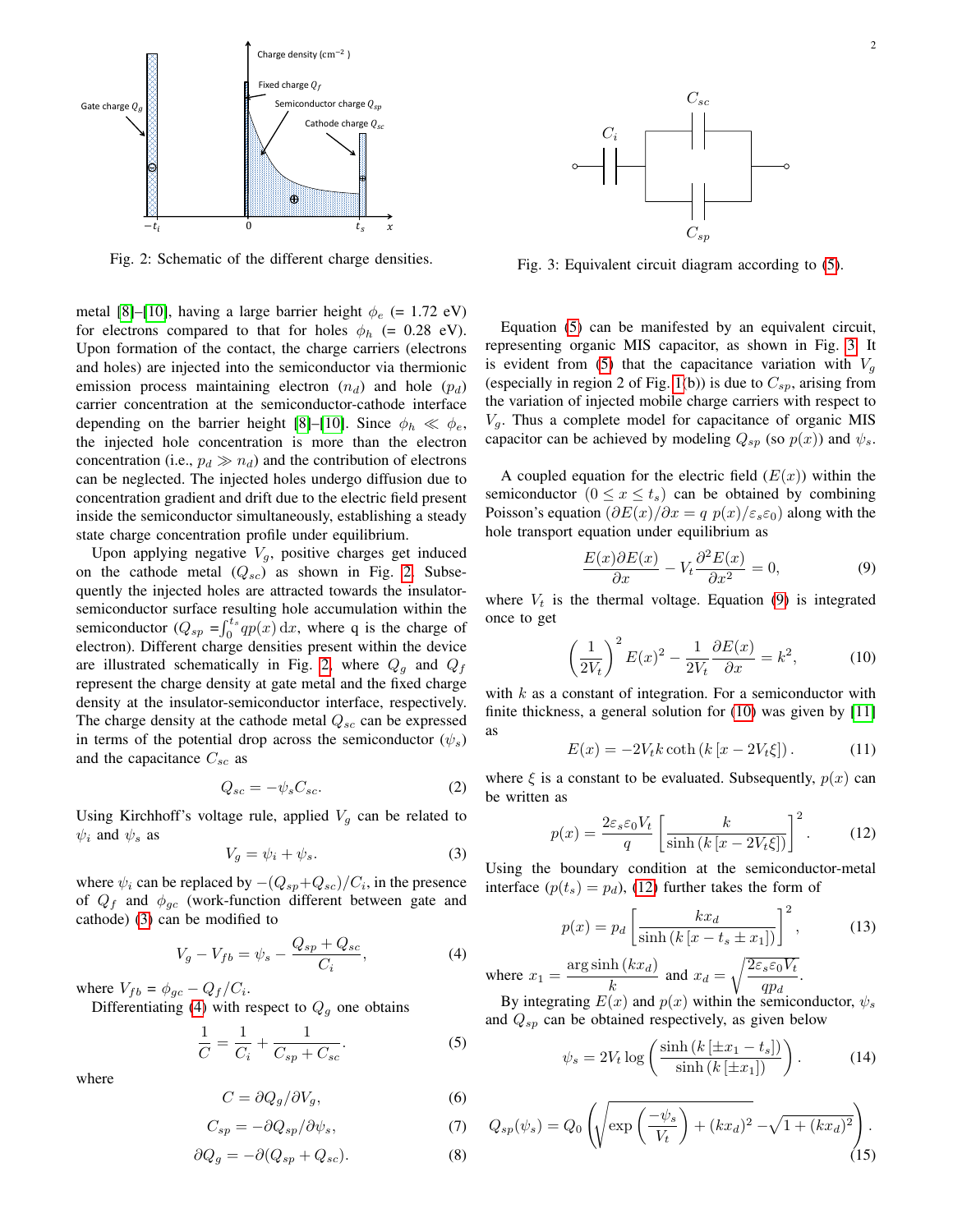$10^{\circ}$   $\overline{\textrm{E}}$ 

 $97 \text{ nm}$   $\sim$ 

ر<br>ای

 $\scriptstyle\sim$ ) $27 \text{ nm}$   $\dot{N}_{-}$ 

*p*(*x*) (cm-3)60 nm 1 . 5 ہے<br>10 14 and  $\overline{a}$  14 and  $\overline{a}$  14 and  $\overline{a}$  14 and  $\overline{a}$  14 and  $\overline{a}$  14 and  $\overline{a}$  14 and  $\overline{a}$  14 and  $\overline{a}$  14 and  $\overline{a}$  14 and  $\overline{a}$  14 and  $\overline{a}$  14 and  $\overline{a}$  14 and  $\overline{a}$  14 and  $\overline{a}$  $10^{14}$  =  $\begin{bmatrix} 3 & 3 & 3 \ 2 & 4 & 3 \end{bmatrix}$  $\frac{1}{2}$   $\frac{1}{2}$   $\frac{1}{2}$   $\frac{1}{2}$   $\frac{1}{2}$   $\frac{1}{2}$   $\frac{1}{2}$ *Q* $-2$  V<br> $-1$  V 0. 5  $\bar{\nabla}$ 0 V  $10<sup>1</sup>$  $10^{10}$   $\frac{1}{2}$ (b) (d)  $0.0$ Lines: model  $0.6$  Lines. model<br>Symbols: TCAD  $\sqrt[3]{\frac{1}{2}}$ E(*x*) (10<sup>5</sup> V cm<sup>-1</sup>)<br>
1<br>
1<br>
1<br>
1  $0.4$ 36 nm  $-0.5$  $\begin{bmatrix} -3 \sqrt{2} \\ -2 \sqrt{2} \end{bmatrix}$   $\begin{bmatrix} \sum_{\infty} 0.2 \end{bmatrix}$   $\begin{bmatrix} \triangle & 60 \text{ nm} \\ \triangledown & 97 \text{ nm} \end{bmatrix}$ Lines: model  $\qquad \Delta$  $\frac{2}{\text{Symbols: TCAD}}$   $\frac{1}{\diamond}$  -1  $-1 \vee$  0.0  $\frac{1}{2}$  $0 \vee$   $\begin{array}{ccc} & & \cdots \end{array}$  $-1.0 \frac{\mu}{6}$  $-0.2$ 0 25 50 75 *x* (nm)  $V_g(V)$ Fig. 4: (a)  $p(x)$  and (b)  $E(x)$  for different  $V_g$  with  $t_s = 97$  nm, (c)  $Q_{sp}$ -*V* characteristics in linear (left axis) and logarithmic (right axis) scales and (d)  $\psi_s$  variation with  $V_g$  for different  $t_s$  for  $x_d > t_s$  case. The symbols are TCAD simulation and

where

 $= 10^{19}$  cm<sup>-3</sup> and  $V_{fb} = -0.52$  V.

$$
Q_0 = \sqrt{2q\varepsilon_r \varepsilon_0 V_t p_d}
$$

solid lines are model. The parameters used for the simulation are  $t_i = 287$  nm,  $\varepsilon_i = 4.81$ ,  $\varepsilon_s = 3.3$ ,  $\phi_h = 0.28$  eV,  $N_C = N_V$ 

It is to be noted that the unknown parameter  $k$  needs to be evaluated to calculate  $Q_{sp}$  and  $\psi_s$ . k can be calculated by solving [\(4\)](#page-1-2) with the help of [\(14\)](#page-1-8) and [\(15\)](#page-1-9). The developed model is valid for  $x_d > t_s$ .

For  $x_d < t_s$  (is realized by reducing the barrier height for holes )and in strong accumulation, the charge concentration at  $x = d$  becomes significant and comparable to the charge concentration within the device as shown in Fig. [5\(](#page-2-0)a). Moreover the charge concentration is sufficient to screen the gate field as shown in Fig. [5\(](#page-2-0)b) and gate looses the control over the cathode charge. Hence in this case the cathode charge is invariant with the gate voltage.

### III. MODEL VALIDATION AND DISCUSSION

The model, developed in the preceding section, is validated using Sentaurus TCAD simulation [\[12\]](#page-3-7). The variation of hole concentration profile with respect to  $V_q$ , calculated from the model (solid lines), is in good agreement with the TCAD simulation results (symbols), as shown in Fig. [4\(](#page-2-1)a). It is evident that the hole concentration at  $x = t_s$  is bias independent as it is solely decided by thermionic emission. On the contrary, the hole concentration at the insulator-semiconductor interface  $(x = 0)$  varies exponentially with  $\psi_s$  as

$$
p(0) = p_d \exp\left(\frac{-\psi_s}{V_t}\right). \tag{16}
$$

Similarly, the variation of electric field profiles with  $V_g$  across the semiconductor are plotted in Fig. [4\(](#page-2-1)b) showing a good



 $10^{16}$   $888 - 88$  $16$   $\approx$   $\approx$   $\approx$   $\approx$ 

<span id="page-2-0"></span>(a)

2 W W

 $(c)$ 

 $-3 \vee$   $-1$   $-1$   $\vee$ 

(1011

 $cm<sup>-2</sup>$ 

 $3 \sqrt{x}$  Symbols: TCAD  $\sqrt{x}$ 

Lines: model | |

36 nm 60 nm

(right axis) scales and (d)  $\psi_s$  variation with  $V_g$  for different  $t_s$  for  $x_d < t_s$  case with  $\phi_h = 0.15$  eV, and  $V_{fb} = -0.52$  V. The symbols are TCAD simulation and solid lines are model.

match between the model (lines) and TCAD simulation results (symbols). The constant electric field profile throughout the semiconductor for  $V_g > V_{fb}$  supports the fact that at higher voltages the semiconductor resembles an insulator. The variations of  $Q_{sp}$  and  $\psi_s$  with respect to  $V_q$  for different semiconductor thickness  $(t<sub>s</sub>)$  are shown in Figs. [4\(](#page-2-1)c) and (d), respectively. Upon decreasing  $V<sub>g</sub>$ , more holes are attracted towards the interface, which results in an increase in  $Q_{sp}$ and a decrease in  $\psi_s$ , as expected from [\(15\)](#page-1-9). In contrast, with the increase in  $V_g$ , holes are repelled from the insulatorsemiconductor interface making  $Q_{sp}$  much lower than  $Q_{sc}$ . This turns the semiconductor to behave like an insulator (Fig. [4\(](#page-2-1)b)). Consequently  $\psi_s$  increases linearly with  $V_g$  (Fig. [4\(](#page-2-1)d)), which can be understood from [\(4\)](#page-1-2) by neglecting  $Q_{sp}$  term and replacing  $Q_{sc}$  in terms of  $\psi_s$  using [\(2\)](#page-1-10). The dependences of  $Q_{sp}$  and  $\psi_s$  on semiconductor thickness, as expected from [\(15\)](#page-1-9) and [\(14\)](#page-1-8), are clearly observed in Figs. [4\(](#page-2-1)c) and (d) respectively. It is to be noted that all  $\psi_s$  vs  $V_q$  curves for different thicknesses intersect at  $\psi_s = 0$ . The corresponding value of  $V_g$  is the flatband voltage  $V_{fb}$ , which, in principle, should be independent of thickness of the semiconductor.

The total capacitance C, calculated using  $Q_{sp}$ ,  $\psi_s$  and [\(5\)](#page-1-3), is plotted with respect to  $V<sub>q</sub>$  for different semiconductor thicknesses, as shown in Fig. ??(a). Excellent agreement between the analytical model (solid lines) and TCAD simulation results (symbols), in all the figures (Figs. [4](#page-2-1) and ??) ensures the consistency, scalability and robustness of the proposed model. Moreover, the model captures the physics behind  $C-V$  characteristics over the entire voltage range, covering regions 1-3. It is noteworthy to mention that the variation of  $C_{min}$  and slope of  $C-V$  characteristics in the moderate accumulation region with respect to semiconductor thickness is quite different from traditional MIS capacitor consisting of doped semiconductor.

<span id="page-2-1"></span>